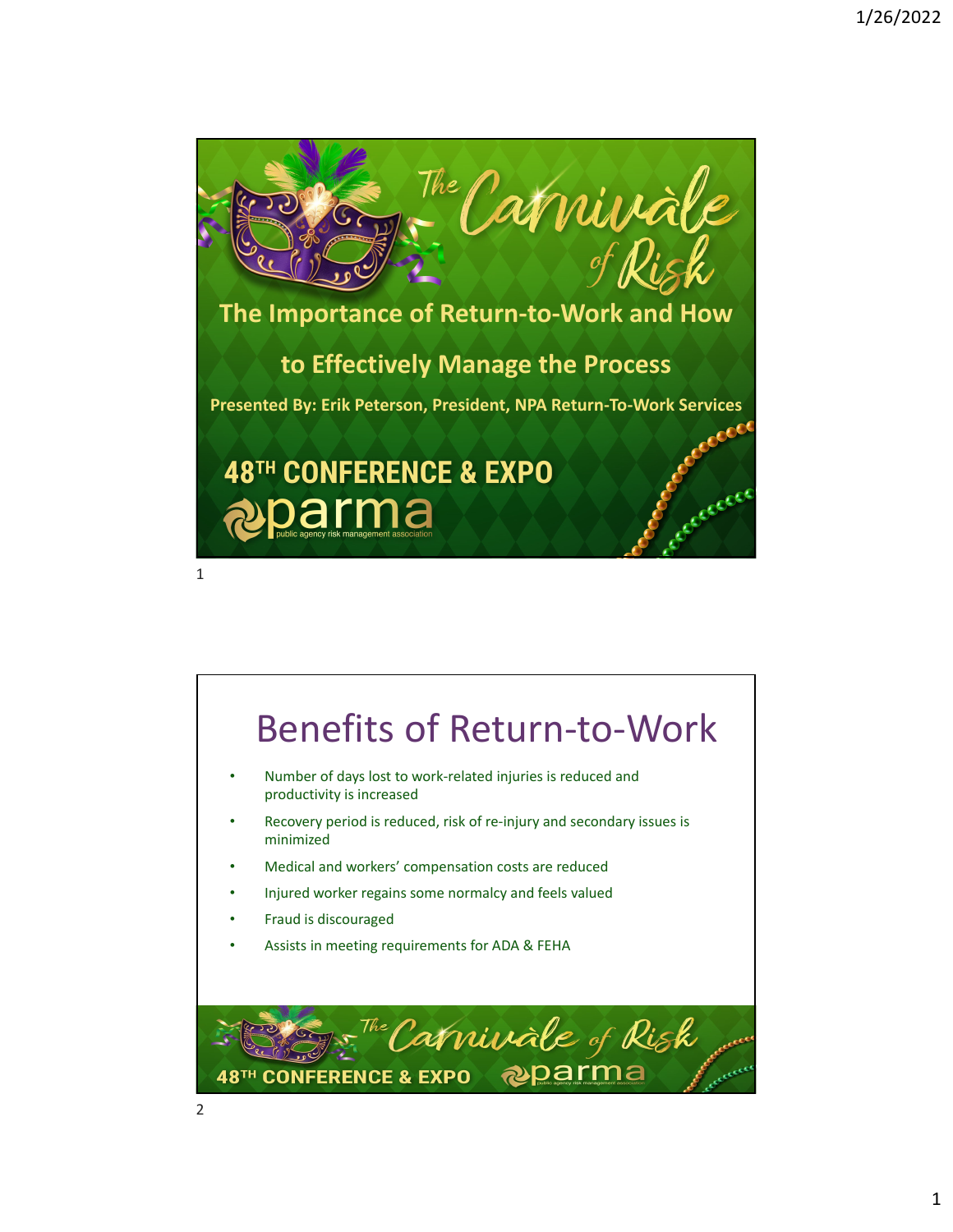## What makes a successful RTW program?

- Formalize transitional modified duties in written form
- Proactively identify tasks. More tasks = richer RTW program
- Utilize staff members for transitional modified duty development
- Use your imagination It's not how they normally perform a task, but how it can be performed
- Document physical capacities of tasks
- Explore all tasks with different physical capacities
- Utilize Modified Duty Agreement forms
- Cooperative Clinic ‐ building a good relationship
- First Report/Nurse Triage Hotline